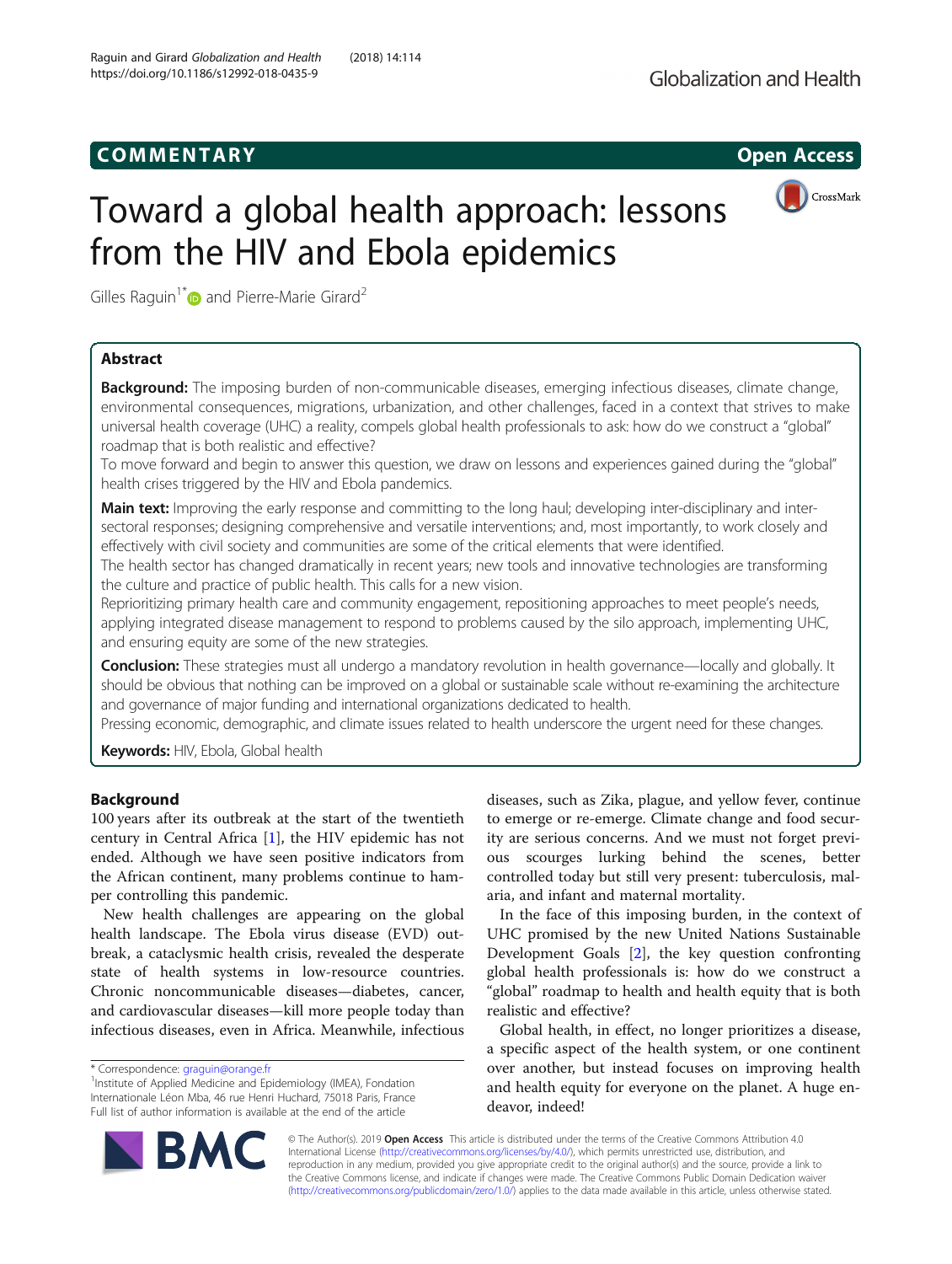# Main text

# Response must be early, appropriate, and sustainable

Unfortunately, under-estimating needs at the start of epidemics and over-estimating the resulting outcomes once the epidemic ends are consistent observations. Nevertheless, everything is there: identifying the crisis early on; quickly rolling out efforts and resources, without being swayed by panic or denial; and committing to the long haul.

The HIV epidemic, tracing back to the early twentieth century followed by its "discovery" in the 1980s, was largely under-estimated by officials at the time, by their own admission, resulting in the loss of precious time for an international response. Even today, the pandemic continues to gain ground despite slowing down or even reversing in some countries. The danger lies in celebrating too soon while letting down one's guard. For this reason, announcements of its eradication by 2030 are counter-productive: it will presumably take several more decades of effort before this pandemic is truly brought under control, especially with the current worrisome emergence of antiretroviral resistance.

Similarly, there is broad consensus that the local and international response to the EVD epidemic of 2013– 2016 was both late and poorly adapted. A constellation of factors—ignorance of or under-estimating early warnings, the inertia of responsible institutions, and unsuitability of the initial responses—allowed the epidemic to reach a scale unequaled in the history of this disease. And despite promises, too little funding is now mobilized on the ground to prevent the onset of other epidemic episodes, even as the animal reservoir, which remains poorly understood, can be re-activated at any moment. Health systems strengthening, in terms of infection prevention and control, remains in its nascent stages in most African countries, despite this serious warning.

Acting early and appropriately also means being able to mobilize the necessary human and financial resources, which generally exceed what low-resource countries are able to raise. The fight against AIDS lacked financial support for a long time until the Global Fund to Fight AIDS, Tuberculosis, and Malaria was created in 2002, followed by the US President's Emergency Plan for AIDS Relief (PEPFAR) in 2003. The recent positive trends in the fight against AIDS in Africa are, mostly, a direct consequence of these investments. Similarly, with Ebola, funding was mobilized too slowly, partially explaining the delays in combatting the epidemic. State and international NGO resources were quickly depleted, leaving

the international community to mobilize emergency funds solely through unstructured channels. Nevertheless, the lesson bore fruit with the creation, albeit late and rudimentary, of the WHO and World Bank emergency funds. However, the good news is that this epidemic has been controlled, with time and sustained efforts.

## Global, inter-disciplinary, and inter-sectoral responses

The fight against HIV has shown that the biomedical response is only one aspect, necessary but insufficient, of an effective response to pandemics. The essential role that the humanities and social sciences play in information, reduction of fear and stigma, prevention, screening, treatment adherence, and control policies is well known [[3,](#page-3-0) [4\]](#page-3-0). There can be no effective response if other sectors of society are not also mobilized: financing, education, media and communication, security forces, and diplomacy. An effective public health approach is political and engages all levels of public power and society.

Because of the errors made at its beginning, the 2013– 2016 EVD epidemic clearly showed how much the combination of disciplines and sectoral interventions finally brought the pandemic under control. Communities and care givers paid dearly, in human lives, for the initial lack of collaboration between biomedical actors, security forces, anthropologists, crisis communication specialists, animal specialists, politicians, and diplomats. Rejection of sanitary measures imposed on populations with no explanation or consultation, abuse of power and imprisonment, abusive border closures, riots, and murdered health care staff: these are some of the events that could have been avoided or minimized by combining the expertise and interventions of all relevant actors. The development of a "One World, One Health" approach, which specifically aims to unify animal and human health actors around a single, common, "global" goal is an excellent initiative, though still in its inception.

The response must be comprehensive and versatile on day-one, combining prevention and treatment, delivery of hospital care and primary health care, community participation and international mobilization, grassroots outreach with communities as well as sophisticated interventions. International humanitarian interventions disparate, poorly coordinated, and even competing against each other—often factor into the disorganized and inappropriate management of health emergencies by States. Westerners often apply a technologically sophisticated, and sometimes dogmatic, approach that is poorly adapted to local contexts and can even be counter-productive when it results in marginalizing the essential role of communities. All components of the health system must be engaged and strengthened. The approach must be global and coordinated while based on involving local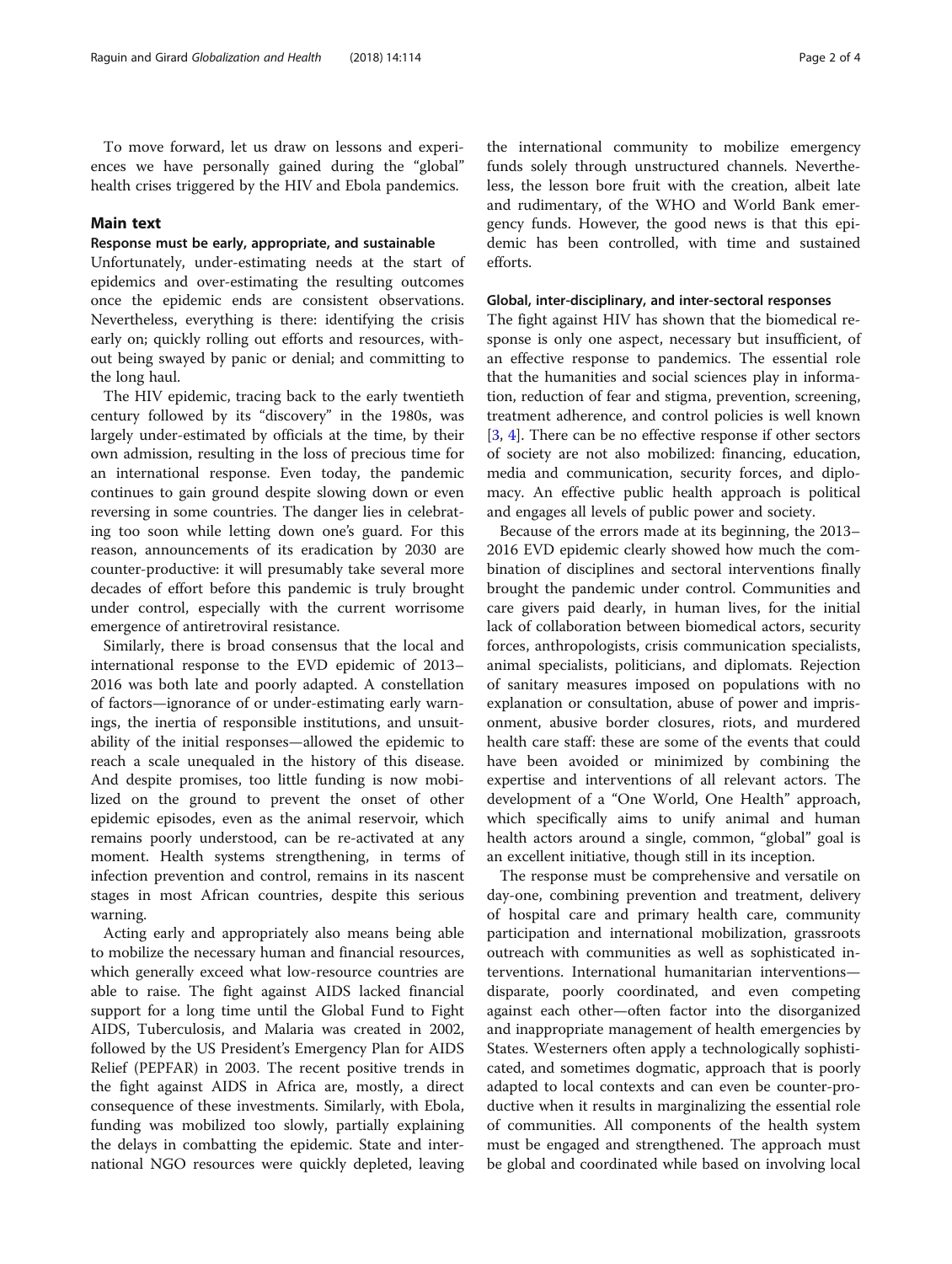<span id="page-2-0"></span>actors [\[5](#page-3-0)]. Civil society should always be a key stakeholder in interventions, starting with their design.

The health sector has changed dramatically in recent years, and this calls for a new vision.

Information and communication is one area where innovations offer considerable improvements: rapid and relevant information for public health actors and decision makers, enabling them to make decisions quickly and early; and rapid and intelligible information for populations, care givers, and actors overseeing health and civil security, allowing them to better prevent the spread of infections and their consequences. New technologies enable this, whether at the local level with tools to enhance connectivity, or at the regional and even global level, with big data, spatial data integration, and social and scientific networks [[6\]](#page-3-0). Their potential is considerable, as are the related issues: ownership, data management, transparency and verification of information, and political issues. These new tools will transform the culture and practice of public health.

The supply side of health care—how we provide health services closest to those needing them that are best tailored to their needs—will also see major changes. Beyond waking international actors up to reprioritizing primary health care and community engagement, the essential nature of which was rediscovered during the Ebola crisis, major changes have begun. These include repositioning approaches toward people's needs, task shifting and sharing to mitigate serious health workforce deficits across all continents, integrated disease management to respond to problems caused by the silo approach, UHC and equitable access to quality care and affordable health commodities.

All these must undergo a mandatory revolution in health governance—locally and globally. As with global warming, it should be obvious that nothing can be improved on a global or sustainable scale without re-examining the architecture and governance of major funding and international organizations dedicated to health, which are too vertical (devoted specifically to a single disease or group of diseases), poorly coordinated, and insufficiently integrated. In this global framework, an approach based on the concept of global public goods seems the most appropriate. Civil society is increasingly, and quite justly, demanding more participatory governance, both locally and globally. Lastly, in an interconnected world, transnational networks, partnerships, and coalitions—especially between international and local NGOs—as well as economic clubs and networks are rapidly developing and will transform the world of health.

Here, politicians have an immense responsibility. These rapid changes must indeed be accompanied by a revision of legal, ethical, and societal rules and frameworks (UHC, the right to health, participatory governance, climate and

environment, health determinants, etc.). Delivery of health care services must be reconfigured so the interlocking components—care giver status and training, the health system, social justice, transparency, and accountability run efficiently [[7](#page-3-0)]. The nature, scope, and extent of international conventions, agreements, and regulations (including international health regulations) must be updated. These changes are urgent as economic, demographic, and climate issues related to health become even more pressing.

# Conclusion

The key question confronting global health professionals today is: how do we construct a "global" roadmap towards health and health equity that is both realistic and effective?

Drawing on lessons and experiences gained during the "global" health crises triggered by the HIV and Ebola pandemics provides some insight and brings to the conclusion that nothing can be improved on a global or sustainable scale without a revolution in health governance—locally and globally.

#### Acknowledgements NONE.

Funding

**NONE** 

Availability of data and materials N/A.

#### Authors' contributions

GR wrote the first draft. PMG improved the article. Both have read and approved the final manuscript.

#### Ethics approval and consent to participate

N/A.

## Consent for publication

N/A.

#### Competing interests

The author declares that he/she has no competing interests.

#### Publisher's Note

Springer Nature remains neutral with regard to jurisdictional claims in published maps and institutional affiliations.

#### Author details

<sup>1</sup> Institute of Applied Medicine and Epidemiology (IMEA), Fondation Internationale Léon Mba, 46 rue Henri Huchard, 75018 Paris, France. <sup>2</sup> Department of Infectious and Tropical Diseases & Inserm, UMR S 1136 and UPMC, University of Paris 6, St Antoine Hospital, APHP, IMEA Fondation Internationale Léon Mba, Paris, France.

### Received: 16 August 2018 Accepted: 7 November 2018 Published online: 22 November 2018

#### References

Bedford MW, Tatem A, Sousa JD, et al. The early spread and epidemic ignition of HIV-1 in human populations. Science. 2014;346(6205):56–61. [https://doi.org/10.1126/science.1256739.](https://doi.org/10.1126/science.1256739)